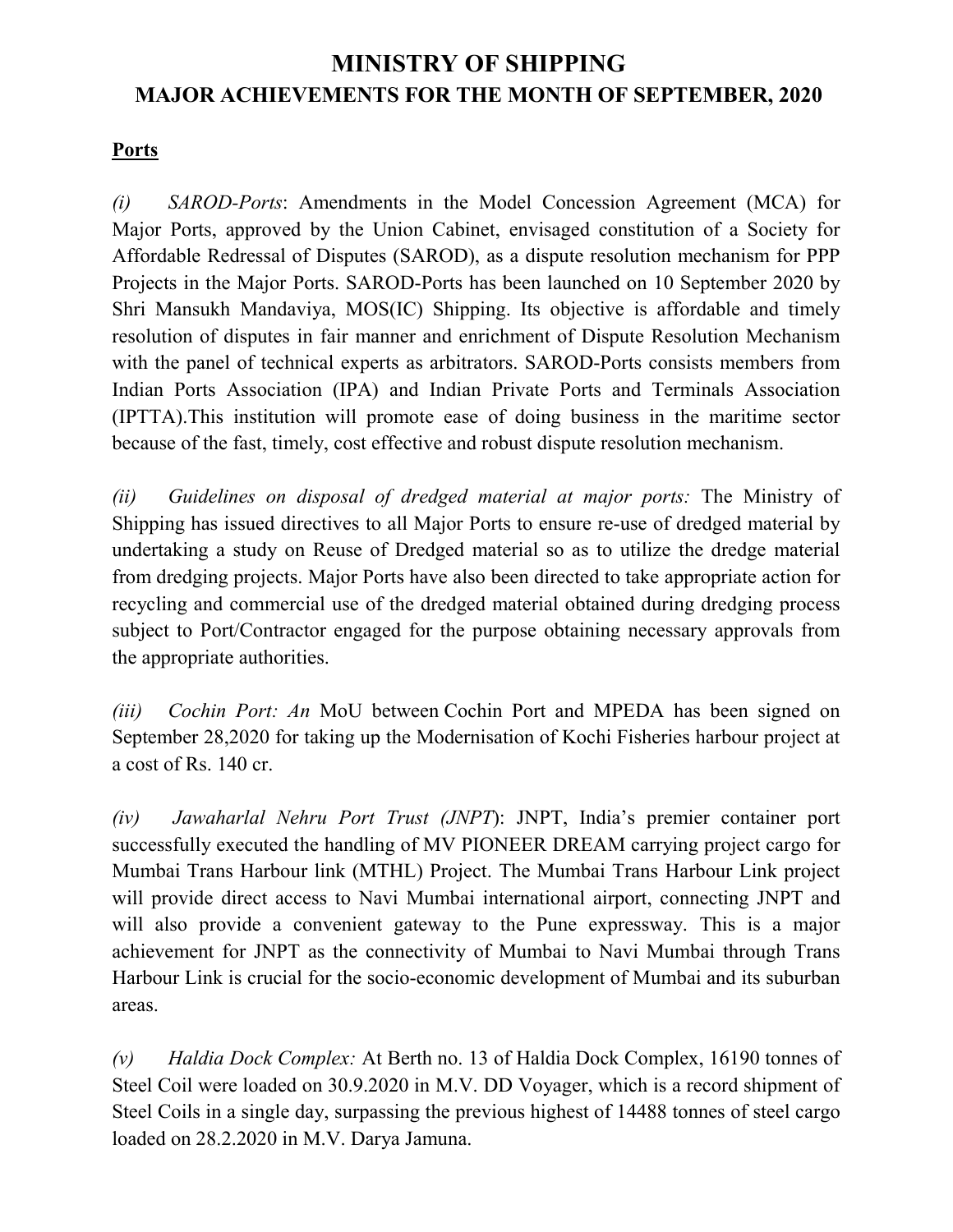#### **Sagarmala**

#### *Projects under Sagarmala*

(i) Rewas is one of the 48 Minor Ports of Maharashtra located at Revas creek, near Karanja creek at mouth of the Patalganga River about 10 kms southward of JNPT and 16 kms south east of Mumbai Port. This Ministry has sanctioned a proposal of Maharashtra Maritime Board (MMB) for construction of Ro-Ro Services at Rewas, Raigad at a total estimated cost of Rs. 25.07 crore for assistance under Sagarmala Scheme. The project contained construction of approval jetty (2207m\*11m), piled platform (15.6m\*13.8m) and dredging.

(ii) Ministry of Shipping has conveyed in-principle approval to MMB for the construction of road to Ro-Ro Jetty at Narangi District Palgarh, Maharashtra. The project will facilitate movement of vehicle using Ro-Ro jetty on opposite bank at Kharwadeshri in Virar. The ferry will curtail travel time of 2.5 hours by road.

# *National Maritime Heritage Complex (NMHC)*

After a presentation on the NMHC project, the State Expert Appraisal Committee (SEAC), Government of Gujarat, has recommended it for Environment Clearance (EC) tothe State Environment Impact Assessment Authority (SEIAA), Gujarat which has conveyed EC for the project on September 09, 2020.

A DPR on the project has been received from INI Design and peer review consultant has submitted his initial report. The Government of Gujarat has conveyed its approval for the tripartite MOU amongst Ministry of Shipping, Government of Gujarat and IPRCL for development of the NMHC, Lothal.

### **Shipping**

*(i) Shipping Corporation of India:* A direct cargo ferry service between India-Maldives was flagged off on 21.09.2020 by Shri Mansukh Mandaviya,Hon'ble Minister of State (I/C) for Shipping and Ms. Aishath Nahula, Minister of Transport & Civil Aviation of the Maldives, fulfilling the vision of the Hon'ble Prime Minister. The service connects Tuticorin and Cochin with Kulthudhuffushi and Male Ports in the Maldives. The cargo service adds a new chapter in the connectivity initiatives taken by both the countries in the Indian Ocean Region.

*(ii) Cochin Shipyard Limited:* Cochin Shipyard Ltd delivered two Ro-Ro vessels for operation in NW-3 to the Inland Waterways Authority of India, which is a part of the order for a series of total 10 vessels for NW-1, 2 and 3.The 56 meter long Ro-Ro Vessels are built with in-house design for day and night operation all-round the year, to carry 15 TEU container trailers and 30 passengers. These high-quality vessels with modern